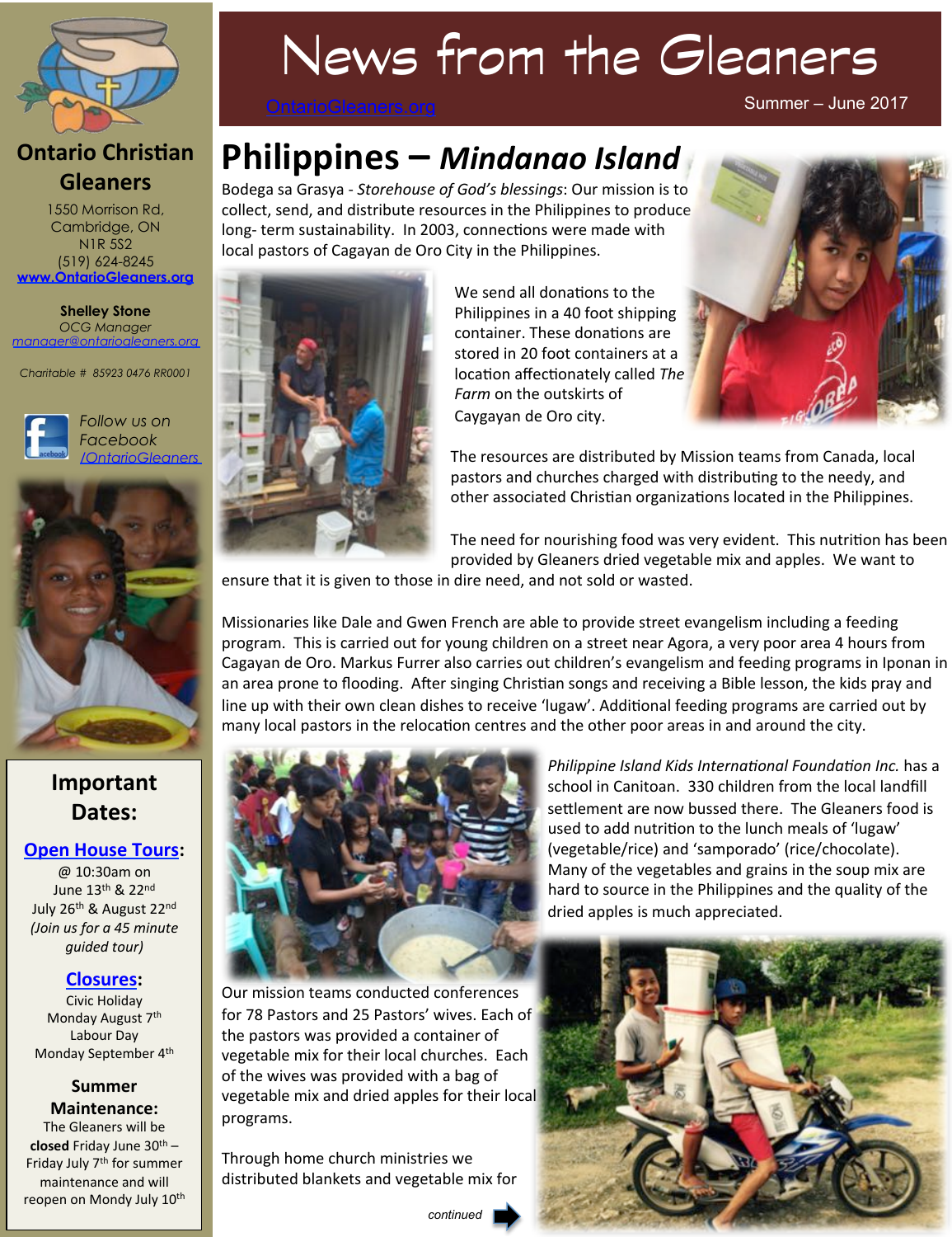

*(continued from front page)* the poor areas surrounding these churches.

Some of our team members travelled 2 hours from Cagayan de Oro to a tribe in Tablon. Many of these people are Christians, living with no electricity. They were also provided with vegetable mix and dried apples.

The vegetable mix is very useful to all of the recipients as they cook over open wood fires with steel pots. It is easy to prepare and provides much needed nutrition.

We would like to thank you for your work in preparing these wonderful, hygienic, and nutritious bags of food, and for helping hundreds of children and some adults in Cagayan de Oro.



#### **Distribution Stats to date in 2017...**

- $\triangleright$  Sent out
	- out<br>• 3.3 million servings of vegetable<br>mix (44,891kg) mix (44,891kg)
	- § 684kg of dried apples
	- 1066kg of other dried products
- $\triangleright$  Sent to
	- 14 different countries around the world

 $\triangleright$  Sent by

• 21 mission groups/organizations



## **Fundraising Dinner**

Ecuador, Philippines, Burkina Faso & Kenya… Our guests enjoyed powerful & informative presentations by guest speakers that have served in each of these countries. A delicious dinner and dessert buffet as well as beautiful & inspirational music by the Wiebes completed this God glorifying evening. Over \$59,000 was raised to support the work of the Gleaners. We are truly thankful. 

- Gail Mote Bodega sa Grasya – Storehouse of God's Blessings www.bodegasagrasya.ca







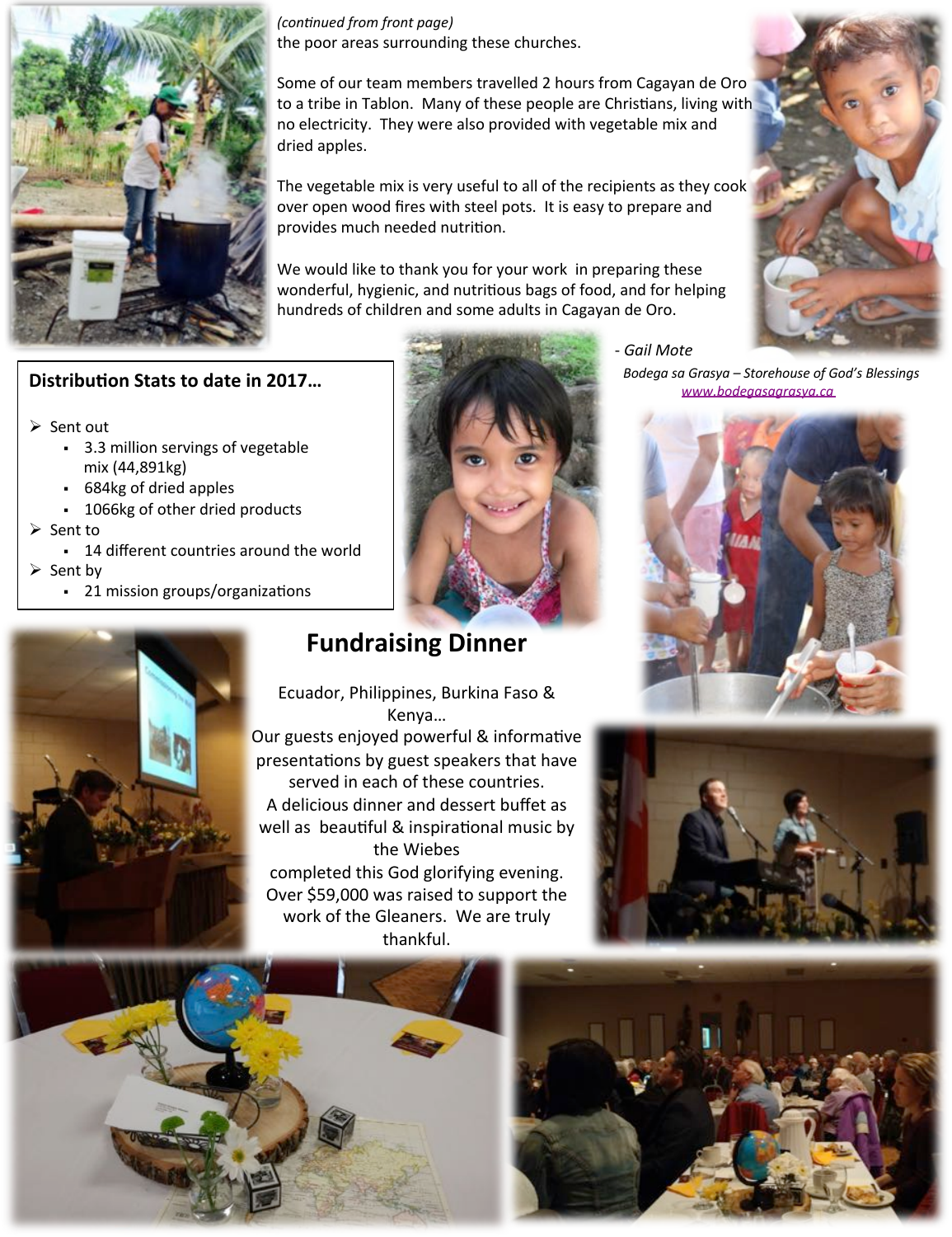The same this a privilege and a joy to serve with the Ontario Christian Gleaners and have been involved<br>since 2009 as a volunteering is a great opportunity to meet and rub shoulders with<br>mentitious food to those who have l since 2009 as a volunteer. Volunteering is a great opportunity to meet and rub shoulders with people from all walks of life. We share a common desire to use surplus produce to provide nutritious food to those who have little or no access to what we take for granted in our country. The amount of produce that is either surplus or not marketable is amazing. I like to think that we are in the business of "rescuing veggies." It is very satisfying to use these veggies to provide a bowl of soup to 100 people from a three-pound bag of dried vegetables.

I also have had the opportunity to make presentations about our work to churches and community groups throughout southwestern Ontario. It is a pleasure to meet people who support us and affirm what we are doing.

Currently, I have the privilege of serving as a director and a board member of the Gleaners. We are an Ontario Corporation and operate by bylaws that guide us as well as require us to operate in a legal and honest way.

I am grateful for the other seven board members who all share a common passion and commitment to what the Gleaners is all about. We meet bi-monthly as a board and hold an annual general meeting as directors. There are also several working committees that are chaired by members of the board and we appreciate the volunteers that serve on these committees with them.

We, as a board, are thankful for all the volunteers that show up daily to clean vegetables, work in the warehouse, run the dryer and serve everyone at coffee break.

We are grateful for many producers that supply us with fresh produce and for community groups and organizations that provide us with a variety of supplies for our daily operation.

We depend on and are thankful for the churches,

organizations and individuals who donate financially and in kind. Our current operating budget is \$413,000 and every dollar donated is put to good use.

We value and appreciate the many organizations that pick up our packaged products and ship them to those in need outside of North America. They are our delivery partners that make it possible to feed people in many countries. And of course, we are so grateful for our staff who faithfully and gladly provide leadership and serve the Gleaners in countless and essential ways.

- Serving together, Wayne Foster





# **Bike or Walk For Refuge Join the Gleaners Team!**

**When:** Saturday September 30, 2017

**What:** 5km walk 10km, 25km or 50km ride Raise funds for organizations supporting the displaced, vulnerable & exploited

**Where:** Hamilton, Kitchener, Elmira, Niagara, London... All across the country!!

**Who:** You! And anyone else from 1 - 101

**How:** Come Ride or Walk with us! Create a team or join one of our existing teams

> *Help* us create awareness and raise funds for the Gleaners in 2017!!

For more information visit OntarioGleaners.org *(What's Happening/Events), email gleanerspromo@gmail.com or call 519-624-8245*